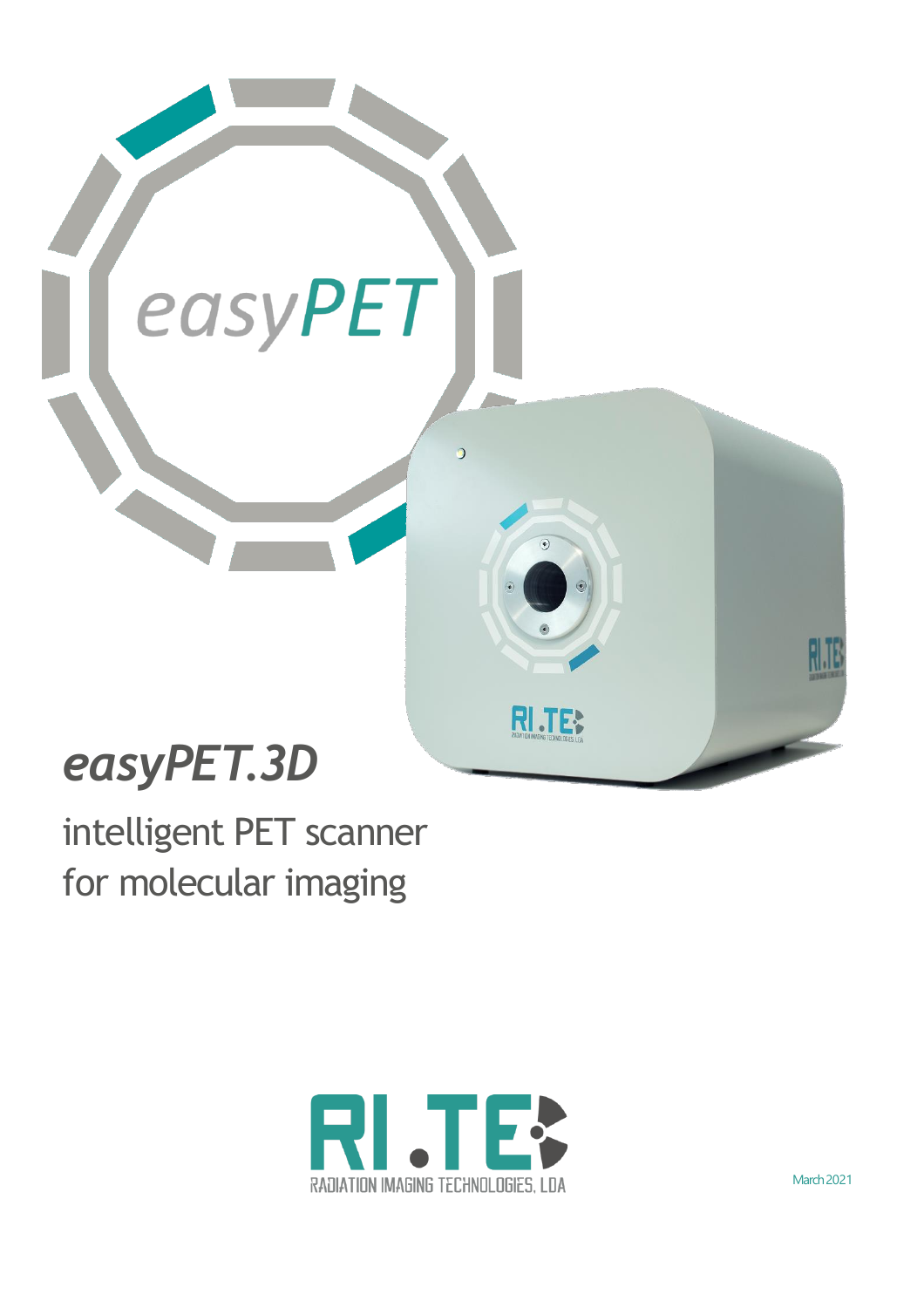

# entry-level benchtop PET

*Simple, intuitive and cost-effective scanner*

### **State of the art technology**

The new easyPET technology is based on a patented intelligent scanning method that allows reaching super high resolution and real time 3D image reconstruction using a reduced number of detector cells.

With the best price-performance on the market, easyPET.3D is the most compact and affordable dedicated to small animals PET scanner, making preclinical PET imaging more accessible., promoting an inclusive and equitable quality education, training and research for all.

The system allows generalizing the practical learning of PET imaging, a valuable resource for students, technologists and researchers in molecular imaging, nuclear medicine, medical physics, radiopharmacy, biomedical engineering, among others.

### **Advantages**

- Compact and portable
- Cost-effective, high performance
- Fast 3D reconstruction
- High spatial resolution  $\sim$  0.9 mm
- State-of-the-art detectors
- User-friendly





- Inhalable anesthesia compatible
- Motorized bed with embedded animal vital signal monitorization
- Adjustable field-of-view up to 48 mm
- Real-time imaging
- All-in-one, streamlined software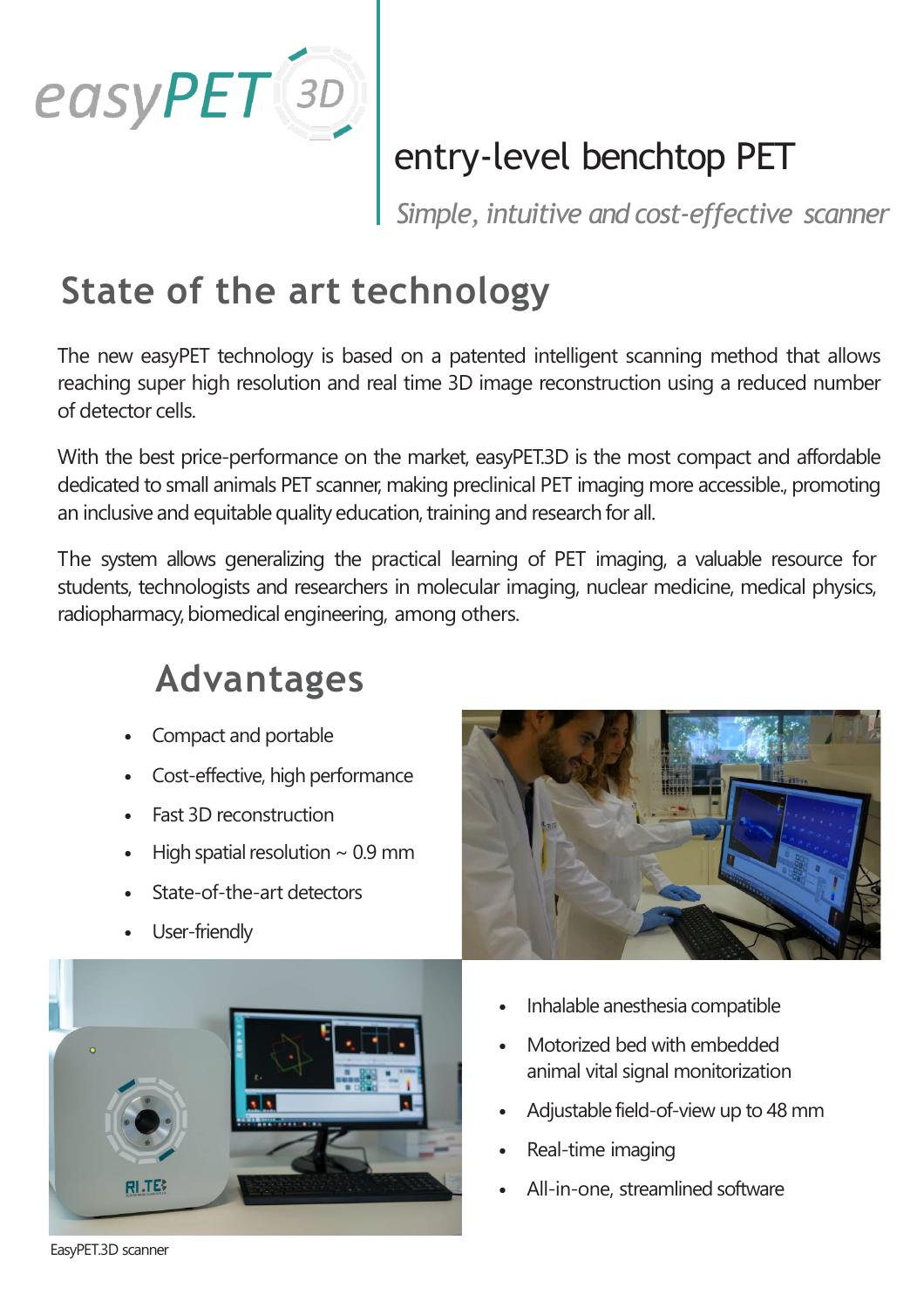

Small mice imaging with easyPET.3D



Image of NEMA phantom after 40 iterations LM-MLEM GPU algorithm

### **easyPET.3D software**

# **Applications**

- Small animal imaging studies with <sup>18</sup>F, <sup>68</sup>Ga, <sup>124</sup>I, <sup>89</sup>Zr, <sup>64</sup>Cu or other
- Quick imaging in first minutes post injection (injection or positioning quality control)
- PET image reconstruction and postprocessing studies
- practical PET lab activities (e.g. with <sup>22</sup>Na)
- Training of PET imaging procedures: calibrations, QC, imaging protocols, static/dynamic studies
- Preclinical studies in oncology, neurology, cardiology, other
- Tumor identification, characterization and follow-up
- Validation of new molecules for diagnosis or therapy; quantification of metabolic activity

The easyPET.3D software is an integrated solution for system control, image acquisition, visualization and analysis: a streamlined graphic user interface that includes a database to organize information of all scans and users, as well as dedicated resources for training of PET procedures such as calibrations, image processing, application of different parameters and image reconstruction algorithms, filters, etc.



All-in-onesoftware